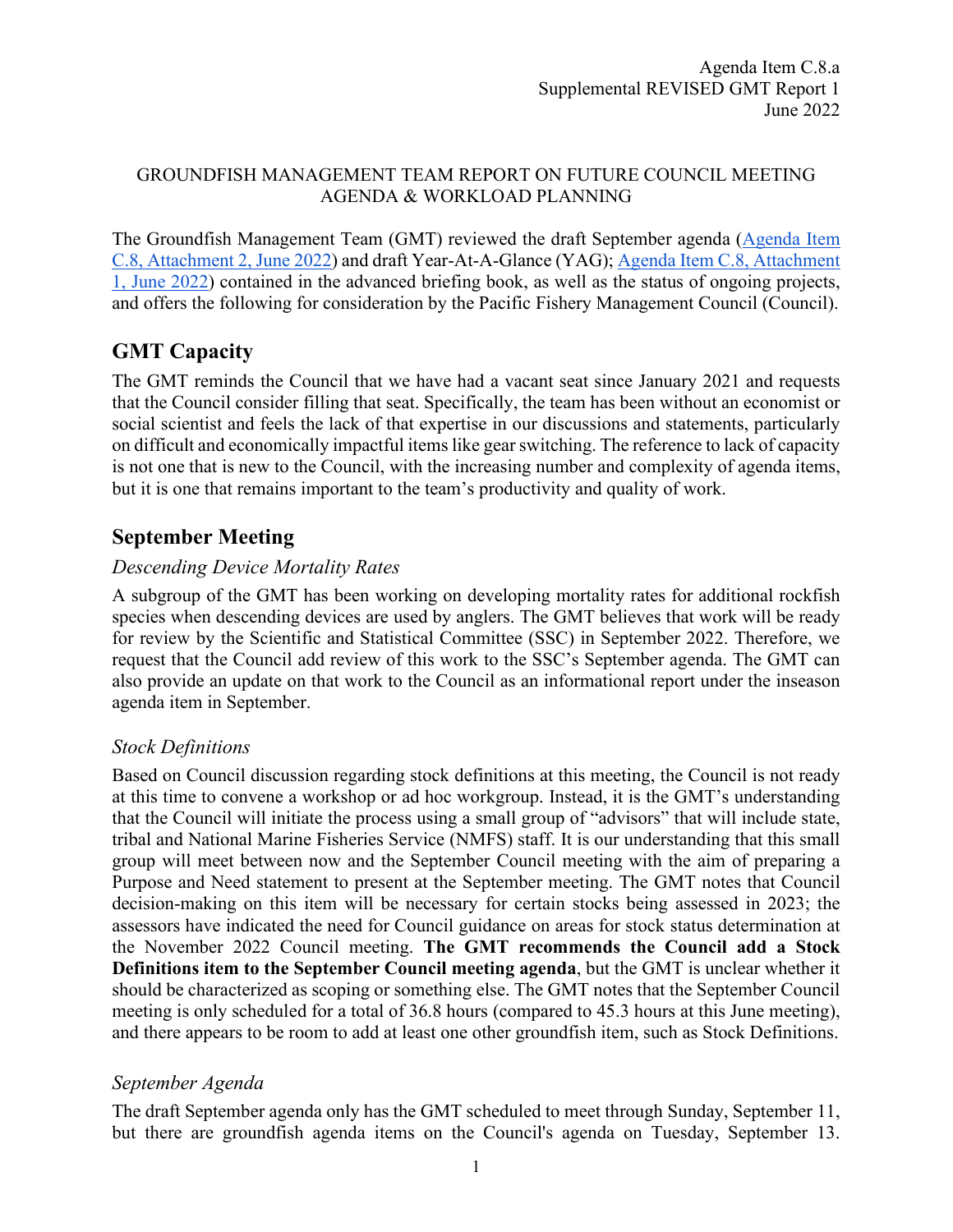Additionally there are ecosystem agenda items and administrative agenda items (Future Council Operations) scheduled for Tuesday, September 13 in which the GMT will have interest in participating. Therefore, the GMT's schedule may warrant reconsideration to ensure we have adequate time to discuss and write reports, as well as be available when agenda items are in front of the Council. Of the agenda items scheduled by the Council for September, the GMT requests guidance on which items the GMT should prioritize,(i.e., which of the 7-9 groundfish items, along with the 2 Pacific halibut items, 1 ecosystem item, and 3-4 administrative items, on the draft September agenda should be prioritized for the team.

### **GMT Year at a Glance**

The GMT also reminds the Council that our groundfish workload in recent Council meetings has reached or exceeded the team's capacity, and our workload often includes tracking other nongroundfish items that does not always result in submitting a report. The GMT reviewed the Council YAG and had some discussion about the items in Table 1 below, acknowledging that many factors and pieces can change between meetings, especially several meetings ahead. The GMT has tried to place items on the list while primarily focusing on GMT items, but want to note that there are many items that the team tracks that are above and beyond groundfish items (e.g., marine planning, ecosystem).

The team would also like to make the Council aware of our duties outside of Council meetings. GMT members will be required to participate in the 2023 STAR panels as well as multiple Council related workshops this year and next. STAR panels result in substantial workload for the team as they require our input, participation, and attendance. Further, the SSC is also holding five workshops throughout the remainder of the year [\(Agenda Item C.8.a, Supplemental SSC Report](https://www.pcouncil.org/documents/2022/06/c-8-a-supplemental-ssc-report-1-3.pdf/)  [1, June 2022\)](https://www.pcouncil.org/documents/2022/06/c-8-a-supplemental-ssc-report-1-3.pdf/), which GMT members expect to participate in. Dates for most of these workshops are unconfirmed at this time but are planned for June, July, August, September, and November or December. Additionally, depending on the potential stock definitions agenda item in September, the GMT may need to convene an overwinter meeting. It is also possible that the GMT will have to convene a spring meeting to front-load items like Gear Switching and Non-trawl Area modifications.

Given the potential forthcoming workload for this year and next, the team is concerned about the GMT's ability to accomplish all of the Council's goals while continuing to provide the quality of work the Council has come to expect. Thus, the team requests specific guidance from the Council on prioritization of our workload for each meeting.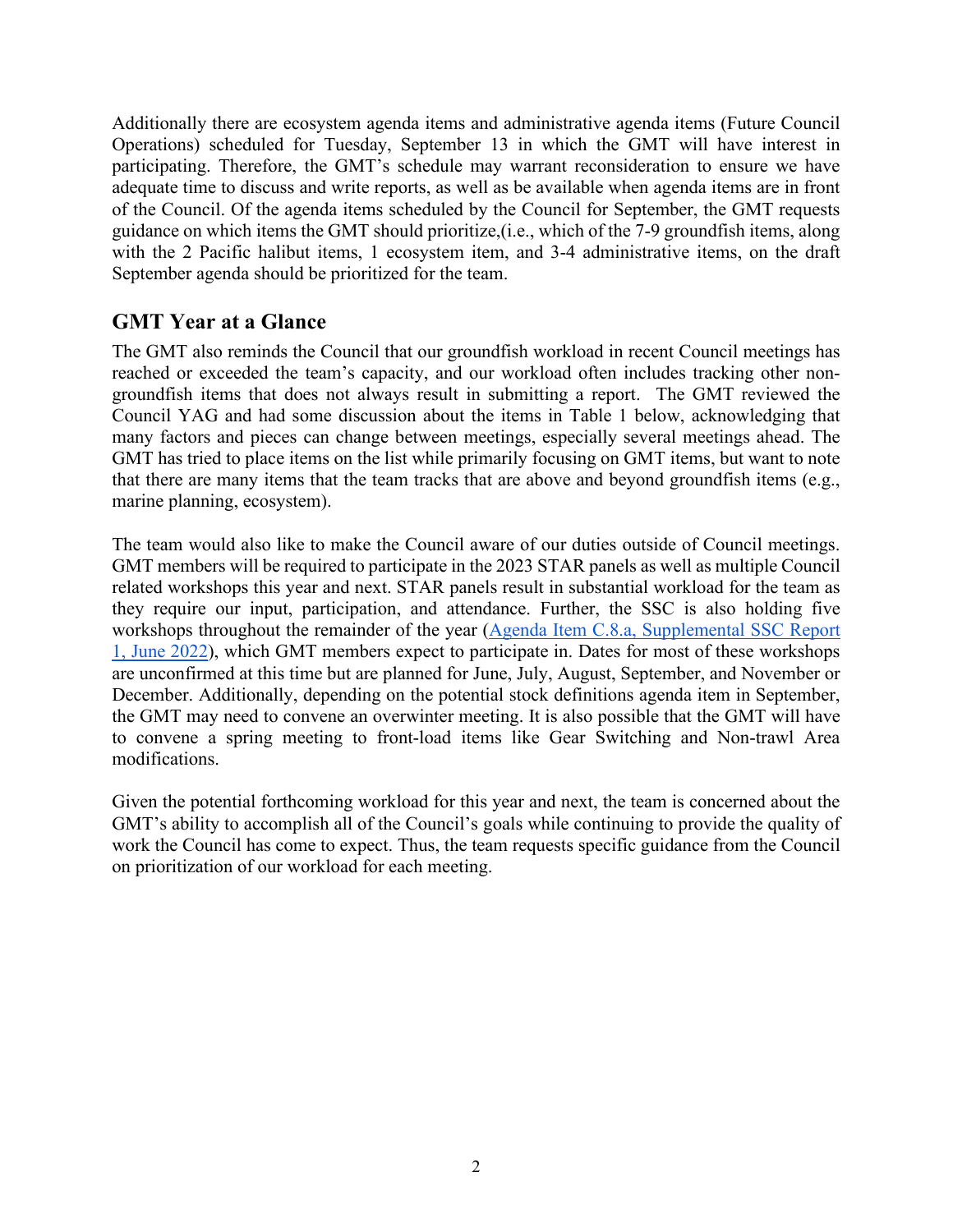|                         | September 2022                                                                                                | November 2022                                                                           | <b>March 2023</b>                                | April 2023                                                                                      | <b>June 2023</b>                                                                                |
|-------------------------|---------------------------------------------------------------------------------------------------------------|-----------------------------------------------------------------------------------------|--------------------------------------------------|-------------------------------------------------------------------------------------------------|-------------------------------------------------------------------------------------------------|
|                         | <b>NMFS</b> Report                                                                                            | <b>NMFS</b> Report                                                                      | <b>NMFS</b> Report                               | <b>NMFS</b> Report                                                                              | <b>NMFS</b> Report                                                                              |
| $\mathbf{2}$            | <b>Inseason Management</b>                                                                                    | Inseason Management &<br><b>Whiting Set Asides</b>                                      | <b>Inseason Management</b>                       | <b>Inseason Management</b>                                                                      | <b>Inseason Management</b>                                                                      |
| $\overline{\mathbf{3}}$ | Workload & New Mgt.<br>Measure Update                                                                         | Workload & New Mgt.<br>Measure Update                                                   | Workload & New Mgt.<br>Measure Priorities-Update | <b>Trawl Cost Recovery</b><br>Annual Rpt.                                                       | Workload & New Mgt.<br>Measure Update-Priorities                                                |
| 4                       | <b>Impact Analysis</b><br>Methodology Review<br>Preliminary Topic Selection                                   | <b>Impact Analysis</b><br>Methodology Review Final<br>Topic Selection                   | <b>Whiting Treaty</b><br>Implementation          | <b>Trawl Catch Share</b><br><b>Program &amp; Inter-sector</b><br><b>Allocation Review Draft</b> | <b>Adopt Stock Assessments</b>                                                                  |
| 5                       | <b>Electronic Monitoring</b><br><b>Update</b>                                                                 | <b>Electronic Monitoring</b><br><b>ROA/PPA</b>                                          | <b>Electronic Monitoring FPA</b>                 | <b>Sablefish Gear Switching</b><br><b>FPA</b>                                                   | 2025-2026 Harvest<br>Specifications & Mgt.<br>Measure Planning                                  |
| 6                       | <b>Trawl Catch Share</b><br><b>Program &amp; Inter-Sector</b><br><b>Allocation Review -</b><br><b>Scoping</b> | <b>Assessment Methodology</b><br><b>Review Approval</b>                                 | Pot Gear Marking<br><b>Feasibility Report</b>    |                                                                                                 | <b>Endangered Species</b><br>Workgroup Rpt.                                                     |
| $\overline{7}$          | <b>Non-Trawl Area Mgt-</b><br><b>ROA/PPA</b>                                                                  | <b>Trawl Catch Share Prog. &amp;</b><br><b>Inter-Sector Allocation</b><br>Rev. - Update | **Stock Definitions**                            |                                                                                                 | Strategic Plan - Scoping                                                                        |
| 8                       | $**$<br>**Stock Definitions                                                                                   | <b>Sablefish Gear Switching</b><br><b>PPA</b>                                           | **Non-Trawl Area Mgt-<br>$FPA**$                 |                                                                                                 | **Stock Definitions**                                                                           |
| $\boldsymbol{9}$        | <b>Stock Assessment Plan -</b><br><b>Final</b>                                                                |                                                                                         |                                                  |                                                                                                 | <b>Trawl Catch Share</b><br><b>Program &amp; Inter-sector</b><br><b>Allocation Review Draft</b> |

|  |  | Table 1. GMT YAG from the GMT Groundfish Item Perspective. |  |  |  |
|--|--|------------------------------------------------------------|--|--|--|
|--|--|------------------------------------------------------------|--|--|--|

*Bolded and italicized items are those that the GMT recommends unshading on the Council YAAG.* **Bolded items with strikethrough reflect those that are shaded on the YAAG but that the GMT recommends moving to a later date.\*\*Indicates addition to the YAG from the GMT Red items are items that were moved from the month they were shaded on.**